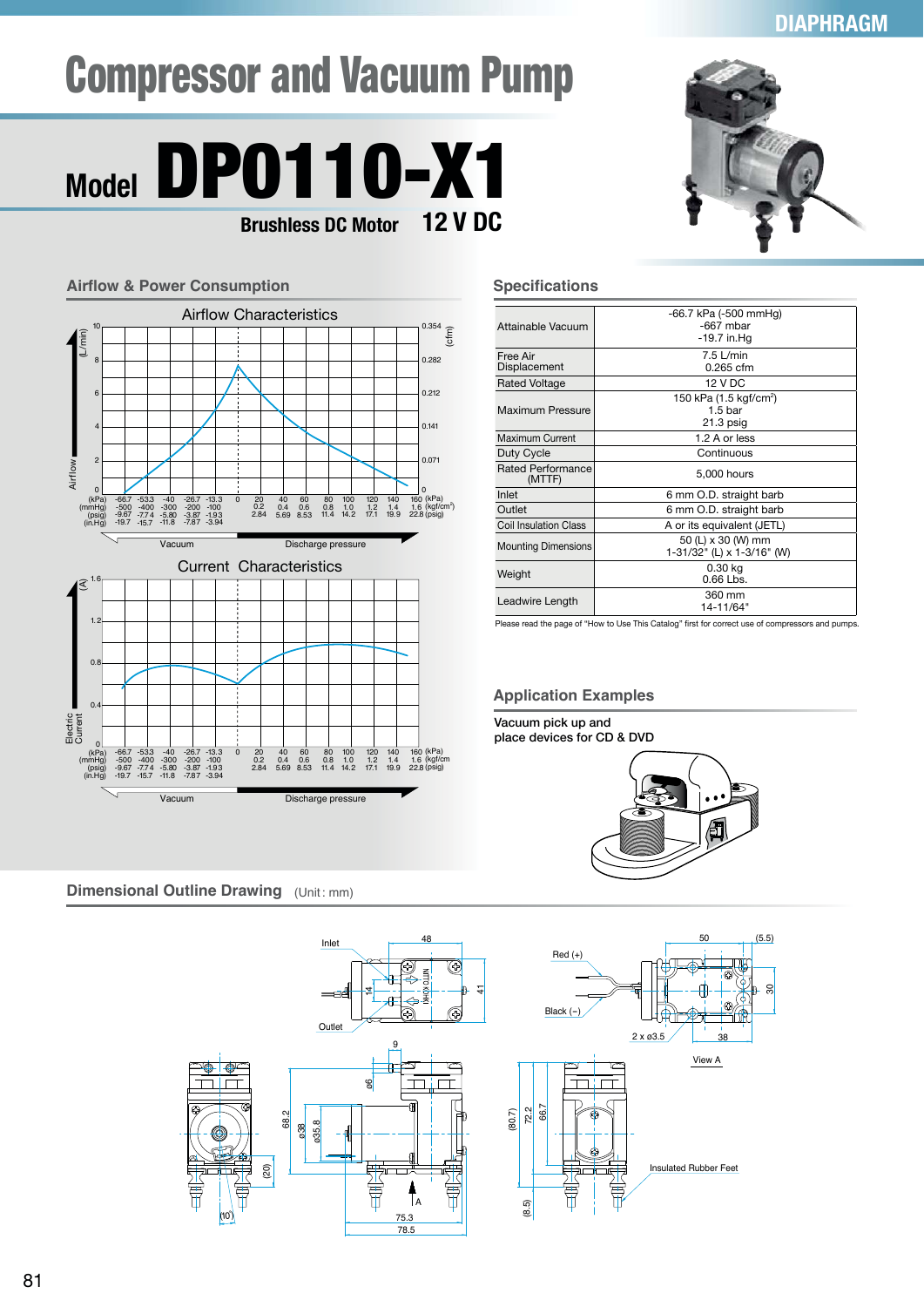# **DIAPHRAGM**

# Compressor and Vacuum Pump

# Model **DP0110-Y1**<br>Brushless DC Motor 24 V DC **Brushless DC Motor**



# **LINE LI**

### **Specifications**

| Attainable Vacuum                  | -66.7 kPa (-500 mmHg)<br>$-667$ mbar<br>-19.7 in Hq                   |
|------------------------------------|-----------------------------------------------------------------------|
| Free Air<br>Displacement           | $7.5$ L/min<br>0.265 cfm                                              |
| <b>Rated Voltage</b>               | 24 V DC                                                               |
| Maximum Pressure                   | 150 kPa (1.5 kgf/cm <sup>2</sup> )<br>1.5 <sub>bar</sub><br>21.3 psig |
| Maximum Current                    | 0.6 A or less                                                         |
| Duty Cycle                         | Continuous                                                            |
| <b>Rated Performance</b><br>(MTTF) | 5,000 hours                                                           |
| Inlet                              | 6 mm O.D. straight barb                                               |
| Outlet                             | 6 mm O.D. straight barb                                               |
| <b>Coil Insulation Class</b>       | A or its equivalent (JETL)                                            |
| <b>Mounting Dimensions</b>         | 50 (L) x 30 (W) mm<br>1-31/32" (L) x 1-3/16" (W)                      |
| Weight                             | 0.30 kg<br>0.66 Lbs.                                                  |
| Leadwire Length                    | 360 mm<br>14-11/64"                                                   |

Please read the page of "How to Use This Catalog" first for correct use of compressors and pumps.

## **Application Examples**

**Vacuum pick up and place devices for CD & DVD**



**Dimensional Outline Drawing** (Unit: mm)